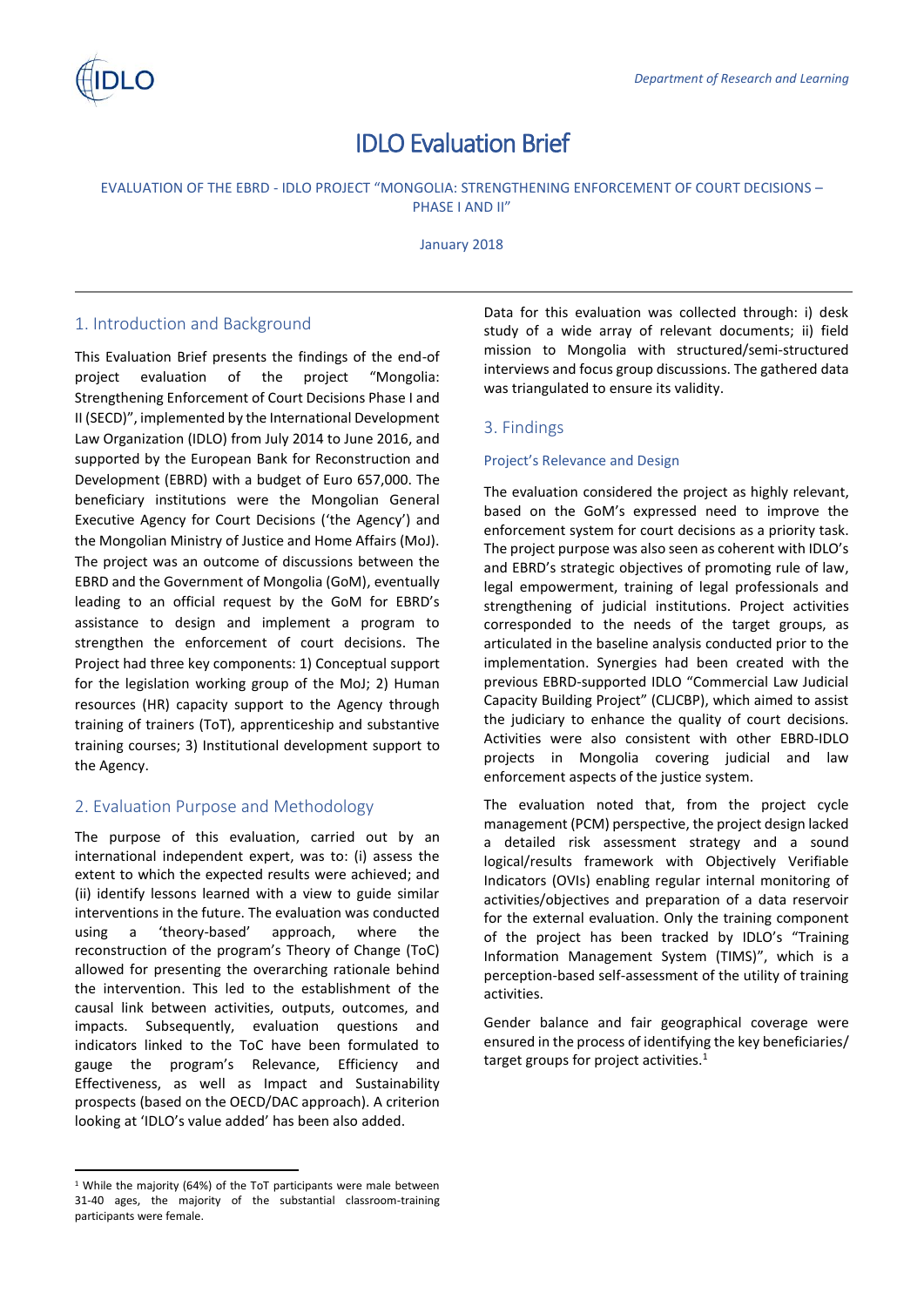

#### Time/Cost-Effectiveness and IDLO's Comparative Advantage

All activities were implemented without delay and inputs provided were of good quality. Financial and human resources were well-managed, and work plans jointly prepared by the IDLO project team and the Agency were followed. The allocated budget amount was sufficient and well utilized. All local and international experts interviewed (contracted for trainings and other project activities) expressed their satisfaction with the professionalism of the IDLO team as well as the contractual/administrative/logistical arrangements.

# Significant improvements in Capacity and Skills of Enforcement Agents

The evaluation found that the project resulted in a significant improvement of the HR capacity of the Agency through the creation of a qualified pool of trainers comprising of 12 senior bailiffs with enhanced knowledge and skills on civil and administrative court decisions' enforcement. As a result of the project, the bailiffs are now capable to deliver trainings on these topics. The proficiency and skills of 200 bailiffs who undertook the substantive trainings also increased, as evident in the test scores and confirmed by relevant stakeholders. According to test results, most trainees (average rate 78 %) have received higher scores in post-training tests, as compared to pre-training tests. The evaluation revealed that the video lectures delivered by international experts to bailiffs were not always as effective as face-to-face sessions, as the trainees got more easily distracted and could not concentrate on the topics in a way they did in classroom sessions.

The bailiffs who participated in the apprenticeship gave positive feedback on the usefulness of these sessions. They also confirmed their better ability to apply the newly acquired know-how while performing their official duties. However, some stakeholders pointed out that, for motivational reasons, more junior professionals should be included in apprenticeships in comparison to seniors.

Application of the acquired skills was not hindered by geographical factors as equal participation to capacity building activities from all regions was generally ensured. Political and legal environment did not pose significant risks to effective application of new skills. While the project did not addressed development of staff retention policies as it was beyond its scope, it is evident that the retention of gained knowledge will depend on the personnel turnover rate of enforcement agents within the Agency.

#### Use of Training Modules

Among the positive outcomes of the project, the evaluation noted that the Agency had institutionalized the training modules prepared through the project and embedded them in its in-house training programs. This applies also to the handbooks prepared with the involvement of bailiff-trainers. The Agency is planning to organize regular in-service training courses conducted by the newly trained trainers, utilizing the outputs delivered by the project. However, the Agency does not yet have concrete financial means/strategies for a full utilization of project results. Although there is a general willingness to further reap the project benefits, there are no long-term budget allocations and HR plans in this regard.

# Limited uptake of Institutional Capacity Development activities and legal advice

The evaluation found that institutional capacity development-related activities in the project had a rather limited uptake. The recommendations provided under the projects' institutional capacity/performance assessment were still being reviewed by the Agency at the time of the evaluation. While interviews carried out as part of the evaluation suggested the Agency's satisfaction with the usefulness of the recommendations for future structural changes, no steps had been taken to include them as priorities in the respective institutional action plans and strategies. The Agency had not yet made concrete plans to modernize its institutional quality management systems, in line with the recommendations provided by the project.

Similarly, while the project's legal advice on the Law on the Enforcement of Court Decisions (LECD) generally benefitted the development of the legal framework, at the time of the evaluation no tangible steps had been taken to amend the LECD. However, the evaluation concluded that the provision of technical assistance contributed to enhancing the capacity of the legislation working group within the MoJ. This helped create a conducive environment for long-term improvement of the legislation, as MoJ's support for amendments to the LECD and enforcement-related secondary law continues. However, prioritizing themes remains challenging and the pace of the reform for civil and administrative enforcement may slow down, due to changed priorities of the new GoM. These reportedly include prioritizing faster reforms within the criminal enforcement dimension, rather than civil and administrative court decisions' enforcement.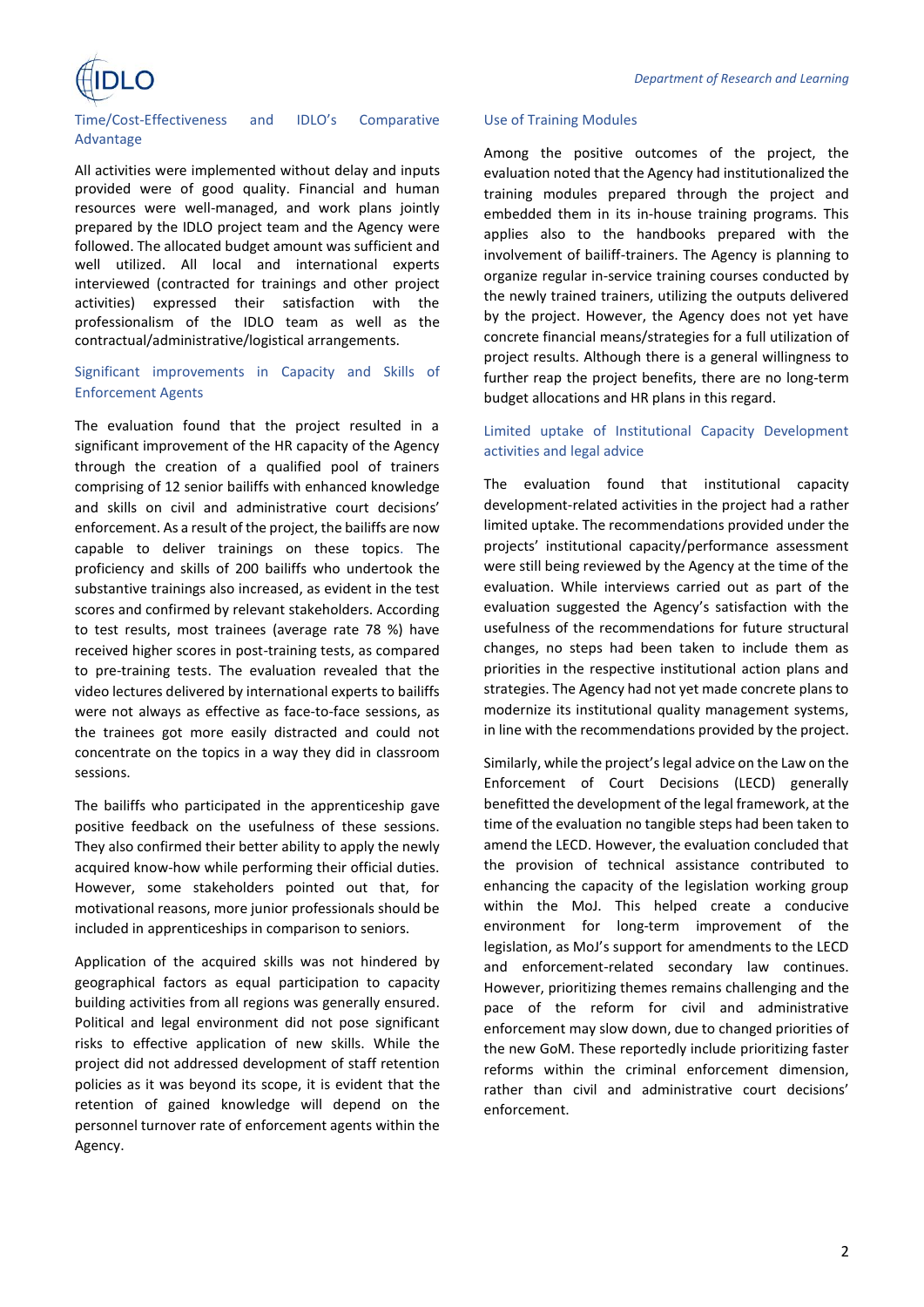

Enhanced trust in the Justice Sector and the Foreign Investment Climate

Interviews with private sector representatives revealed a certain optimism towards ensuring a more secure environment for commerce throughout the country. Activities such as the ones included in the IDLO project were seen as bringing about a positive change in this regard and they were supported by the private sector. Nevertheless, deteriorating economic conditions in Mongolia would necessitate further sector-wide interventions to safeguard the stability of the investment environment. This also means focusing on justice-related issues beyond improving courts decisions' enforcement. This was not feasible within the project's scope and budget.

# 4. Conclusions

#### Relevance

The Project was relevant, in line with the priorities and coherent with the strategies of the GoM as well as of EBRD and IDLO. It responded timely to the needs of the enforcement system. Synergies have been created between the CLJCBP and other previous EBRD-IDLO interventions to cover both judicial and enforcement aspects of the justice system. Gender balance and broad geographical coverage have been accurately taken into consideration. On the other hand, the project design lacked a structured risk assessment strategy and a sound result framework along with OVIs formulated under each result level, which would serve as a basis for regular internal monitoring of project's activities/results as well as provide data for an external evaluation.

#### **Efficiency**

The project benefitted from timely allocation and utilization of human and financial resources. This facilitated the completion of activities and outputs to a satisfactory utility, as judged by the target groups. IDLO utilized resources and staff flexibly, in particular for the projects' training component. Activities were generally implemented without delay through efficient coordination between the key stakeholders and project team. The allocated budget was fully disbursed.

#### **Effectiveness**

All three components of the project reached their expected results to an extent. The component with most tangible outcomes was the HR capacity development one, where the HR capacity of the Agency was significantly improved through the creation of a qualified pool of trainers comprising of 12 senior bailiffs, all willing and mostly available at the time of evaluation, to continue delivering trainings. With very few alternative options for gaining the necessary knowledge and skills, the trainings laid a good foundation for the trainees to handle the

decisions' enforcement process with more ease. This was broadly confirmed by the pre-post training test scores, as well as the interviews.

However, there were also some critical voices in terms of putting too much emphasis on senior trainees vis-à-vis juniors, which could be demotivational for junior staff. Stakeholders also noted that videoconference techniques used for delivering trainings were not as effective as faceto-face sessions. In relation to the project's training component, it is still too early to see an actual increase in the quality of case enforcement rates because of the trainings. Improvements in this area take time and depend on ensured sustainability of the capacity building activities.

The other two project components aiming at influencing institutional and legislative reforms were successful in terms of laying the ground for systemic reforms, although no steps had been taken yet to include the project's recommendations in the relevant action plans/strategies. The project was also successful in positively influencing the revised LECD. Although ratification of the LECD did not take place due to a change of governmental priorities after parliamentary elections, there are indications that the work on the LECD is likely to serve as a useful reference for further legislative reform.

#### Impact Prospects

The actual impact of capacity building initiatives to improve the investment climate was not immediately tangible. Whether it will materialize in future depends on the uptake/expansion of project's results. Based on the evidence acquired, the outlook is optimistic: i.e. there is an improved attitude towards the importance of judicial enforcement among the key stakeholders. In this sense the project triggered positive developments for enhancing investment climate in the country. This was also confirmed by interviews with private sector representatives. However, the deteriorating economic conditions in Mongolia would require further structural reforms to stabilize the investment environment – all elements which are highly dependent on the country's economic/political conditions and beyond the scope of this project.

#### Sustainability Prospects

The Agency has institutionalized the pool of trainers and training modules (along with the handbooks produced) and embedded them in its in-house HR development curricula. It is willing and planning to organize regular training courses for its staff by utilizing these outputs to the greatest extent possible. However, the Agency does not have concrete institutional/financial strategies to retain the bailiff-trainers in appropriate positions or to mobilize them when needed. Although there is willingness to include provision of systematic trainings in the longterm budget allocations and HR action plans, these intentions did not fully materialize at the time of the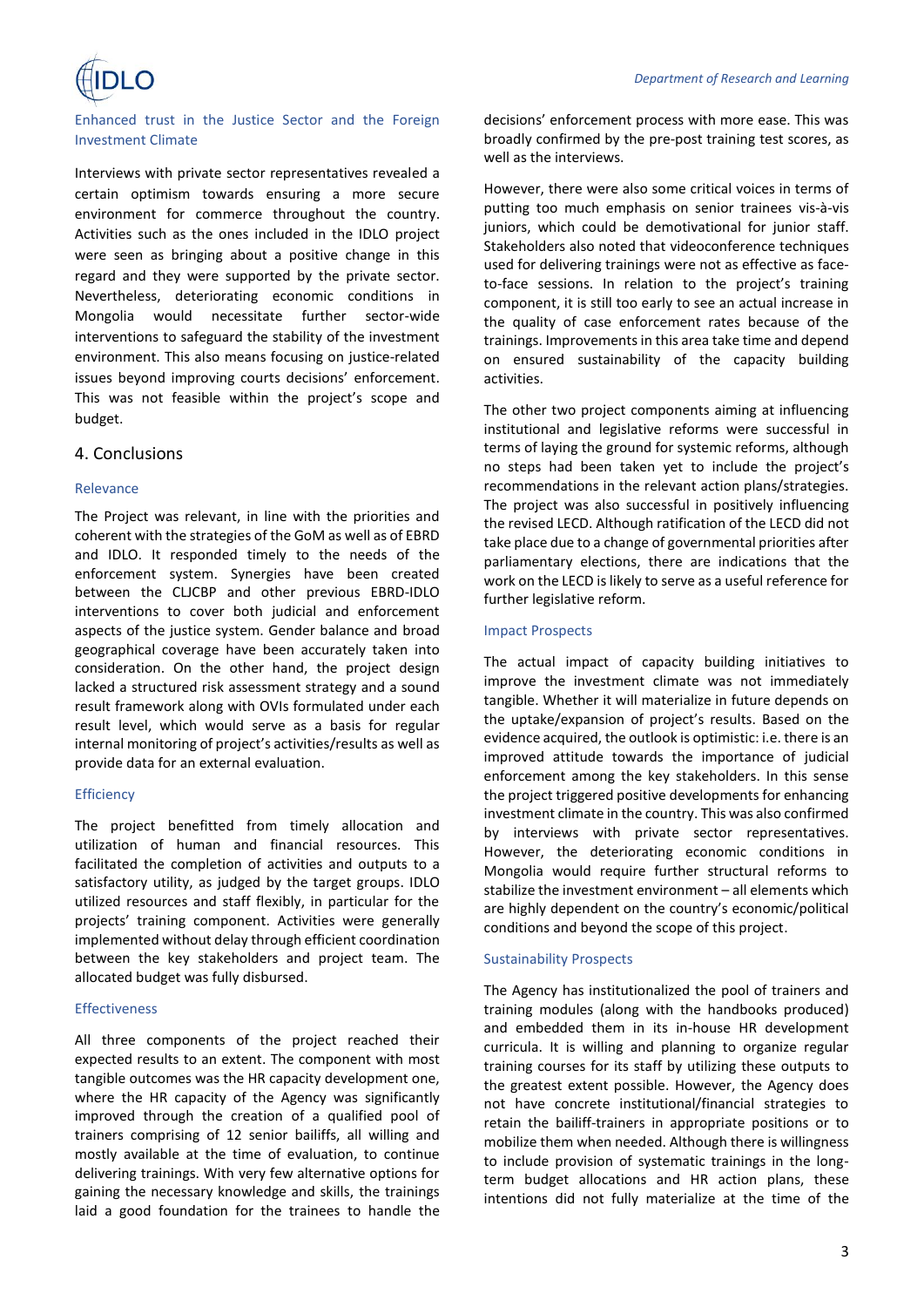evaluation. Precarious financial conditions were the main reason. This partially justifies the need for a continuation of external support by the EBRD and IDLO.

In terms of sustainability, the project had limited results beyond its training components, especially the one focused on strengthening laws and institutions. The project's recommendations mostly concern major systemic aspects and alternative policy options in critical areas such as privatization, bonus system and separation of civil and criminal functions. It is too early to see whether these will trigger the much-needed structural reforms, as these depend much on economic conditions and political will. EBRD's and IDLO's direct influence in this regard is limited, although structured policy dialogue with the GoM on these topics could play a constructive role.

## IDLO Value Added

All local and international experts interviewed expressed their full satisfaction with IDLO's professionalism in managing the project. The selection of international experts for project implementation benefitted from IDLO's expansive network of legal professionals in several countries and strong experience in this area of expertise.

Another factor that added value to IDLO's contribution was related to the previous CLJCBP project. Some of the experts mobilized by IDLO to deliver trainings were the same professionals as within the CLJCBP. This made them more knowledgeable about the system in Mongolia and consequently increased the efficiency of the training courses. A smart mixture of academics and practitioners provided an environment where both theoretical and hands-on aspects related to various phases and fields of enforcements were discussed. Finally, a long and productive working history between the EBRD and IDLO contributed to an effective coordination between the two organizations.

# 5. Recommendations

# Recommendation 1: Continuation of Institutional/legislative Support for the Agency and MoJ

Given the deteriorating economic conditions in Mongolia, and limited international financial support for improving the enforcement of court decisions, it is essential to continue support to the MoJ regarding legislation and to the Agency for upgrading its institutional systems. These efforts should be embedded within a long-term strategy formulated in a participatory way. A high-level policy dialogue with the key stakeholders should be the backbone of these efforts.

# Recommendation 2: Improve Project Design, Monitoring and Reporting

- Future projects should be designed in a way to include not only activities and objectives, but also the intermediate phases that would demonstrate the linkages and flow among activities, outputs, outcomes and objectives in a logical result framework matrix, with OVIs defined under each result level. This, done in participation with key stakeholders, would allow for regular internal monitoring of results throughout the project's implementation period. Should the design period not allow a sufficient time to create a comprehensive result framework approach, the inception phase of the projects can be utilized to make the necessary modifications to design and upgrade the results framework.
- Risk assessment/mitigation strategy shall be part of the design. Fragile political context and frequent changes that occur at the governmental level may jeopardize achievement of the project objectives, and these risks need to be analyzed and addressed jointly with the stakeholders.
- The external evaluation, serving as a basis for this Evaluation Brief, was designed as part of the project activities, therefore conducted within the timeframe of the project implementation as the last activity. This meant that some higher-level project's results were still too early to detect. It would be more useful to conduct an ex-post evaluation exercise to better assess effectiveness and impact.

# Recommendation 3: Agency's Institutional and Human Resources Capacity

• Adoption of staff retention strategies accompanied by satisfactory financial benefits to the bailiffs is necessary to keep the trained professionals in the Agency. This could be done through a motivational bonus system, which applies fairly to all cases and regions. It is also essential for the Agency to create opportunities to help the bailiffs refresh their knowledge and apply their skills in a participatory way, through interaction with their colleagues, learning from each other on a regular basis. It would also help to attract new law graduates to this profession.

Recommendation 4: Continuous Involvement of (Private) Commercial Sectors

The MoJ shall continue its support to further amendments to the LECD and civil/administrative court decisions' enforcement-related secondary